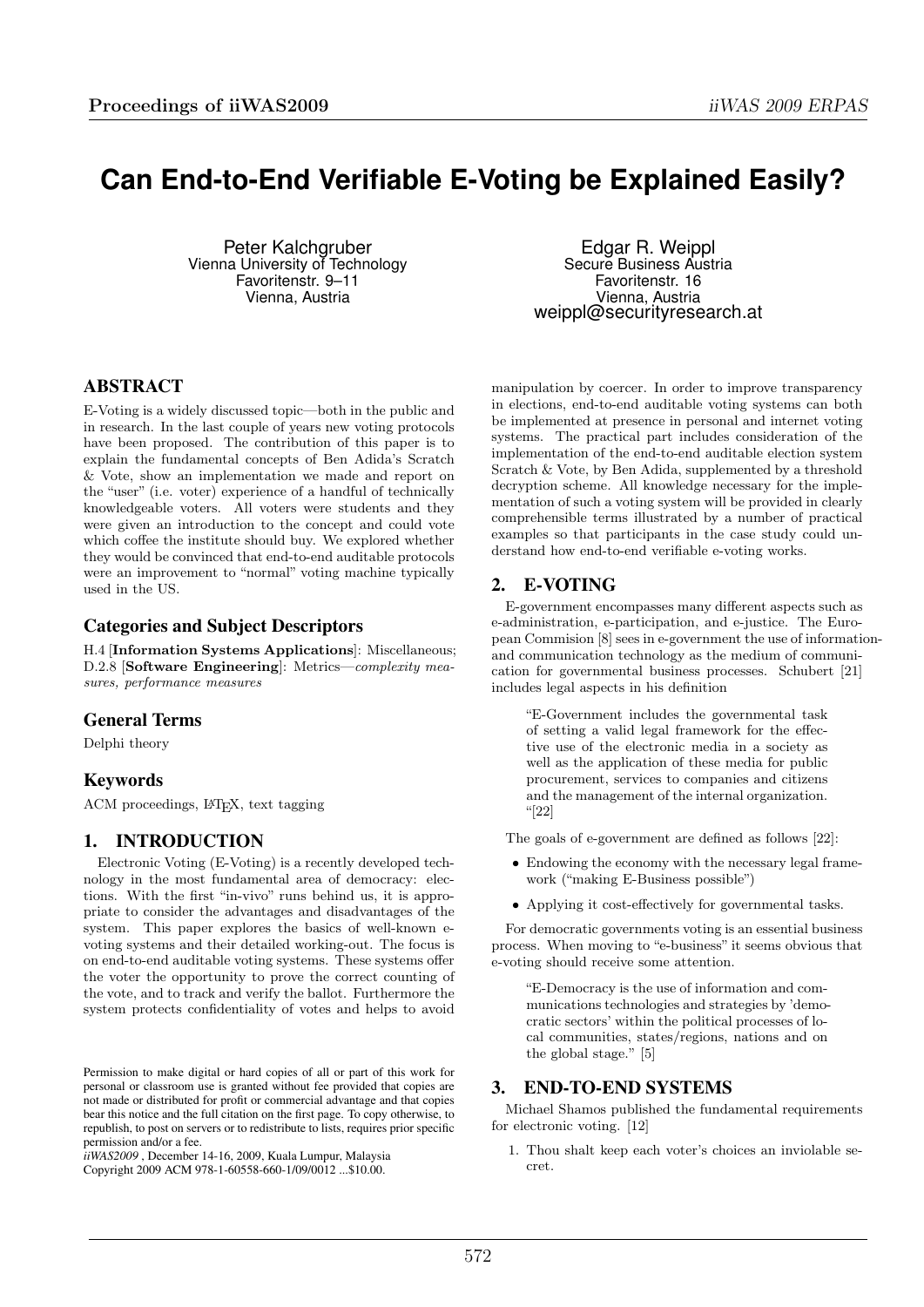- 2. Thou shalt allow each eligible voter to vote only once, and only for those offices for which she is authorized to cast a vote.
- 3. Thou shalt not permit tampering with thy voting system, nor the exchange of gold for votes.
- 4. Thou shalt report all votes accurately.
- 5. Thy voting system shall remain operable throughout each election.
- 6. Thou shalt keep an audit trail to detect sins against Commandments II-IV, but thy audit trail shall not violate Commandment I

The voter should therefore be able to verify his vote on the list of results, which is one requirement of open-audit voting. "We are at the stage where we need to try many different techniques for open-audit voting, and we just don't know what's going to work better in a real-world setting" [9]. Ben Adida [11] concisely summarizes the main challenges:

1. Alice verifies her vote.

- 2. Everyone verifies tallying.
- 3. Alice cannot be coerced by Eve.

#### 4. SCRATCH & VOTE

"It is pretty advanced, and people believe because it's advanced, it can't be a good system, because a good voting system needs to be understandable by everybody and so on and so forth."  $[11]$ 

Scratch & Vote was presented first in 2006 [2]. The major difference to other systems is that the system can be explained easily and cryptography can be used to create elections that are publicly auditable [11, 16].

"This system is meant for pedagogical use. It is meant to explain how you can do this things in the real world. It does have certain practical weaknesses." [11]

Scratch & Vote builds on paper-based systems of David Chaum and Peter Ryan [20, 10] and combines it with multicandidate-technology [3].

#### *Ballot.*

A ballot (Figures in Appendix C) consists of three parts that can be torn off separately. On the left side the candidates are listed in a random order. On the right side there is a field where the vote can be cast and an extra bar code that encodes a verification code. This verification code is below a sealed field; if scratched open it can be used to check for fraud using a zero-knowledge protocol.

#### *Bulletin Board.*

The Bulletin Board is a central component of Scratch & Vote. It is an information platform that is publicly accessible that shows both the names of the people who have voted and their encrypted ballot. Having the names of made public helps to detect some kinds of fraud such as dead people voting. The more people that check this board the less likely fraud becomes [14, 19].

Since all the encrypted votes are published everybody can check the tally by adding all the (encrypted) votes. Integrity of the board is important and Ben Adida [1] suggests following safeguards:

- Digital signatures of all posted data.
- Distributed byzantine agreements [15]
- Hash-Trees and cryptographic signatures on redundant servers.

## 4.1 Multi-Candidate

Baudron [3] describes a simple and yet effective schema to add (encrypted) votes based on a multi-candidate-approach. The basic idea is to add the votes of each candidate individually. Below are three counters that count the votes for three candidates. The length of this bit array is determined by the number of candidates and the maximum number of votes each candidate may receive.

0000000111110100 1010110011100011 0001010100100010

For the example, we assume following parameters:

b . . .Number of voters

 $w \dots$ Number of candidates

Determine a  $M$  so that:  $2^M > b$ 

To vote for candidate  $j$   $(j \in [1, w])$  following cyphertext needs to be calculated:

$$
c = Enc_{pk}(2^{(j-1)M})
$$

Each counter can thus store  $2^{M-1}$  votes. If the number of votes for a candidate exceeds this number, the votes would be counted for the wrong candidate.

#### 4.2 Pallier-Encryption

For Scratch & Vote two encryption algorithms can be used: (1) Elgamal encryption [6] or (2) Pallier encryption [17] gewählt werden. The Pallier schema is based on residuosity problems (such as cryptosystems. Pallier states [18]:

"The trapdoor in these schemes combines the extraction of residuosity classes over certain groups with the intractability of computing their order. Because residuosity classes are additive, such cryptosystems look like discrete-log based ones, but the trapdoor is closer in nature to those for factoringbased systems"

#### *4.2.1 Calculation*

One choses two prime numbers  $p, q$  and computes  $n =$ pq. Now the Euler function has to be computed  $\varphi$ -Funktion  $\varphi(n)$ . The result of this function is the number of natural numbers between  $0$  and  $n$  that have no common denominator with *n*. For example:  $\varphi(6) = 2$ . In  $\mathbb{N}_6 = \{1, 2, 3, 4, 5, 6\}$  only the numbers 1 and 5 have no common denominator with 6.

Since prime numbers cannot be factored,  $\varphi$  of a prime is  $\varphi(p) = p-1$ . For example:  $\varphi(7) = 6$ .  $\varphi(n)$  can be calculated as  $\varphi(n) = \varphi(p) \cdot \varphi(q) = (p-1) \cdot (q-1)$ .  $\varphi(n)$  thus determines the cardinality of  $\mathbb{Z}^*$ .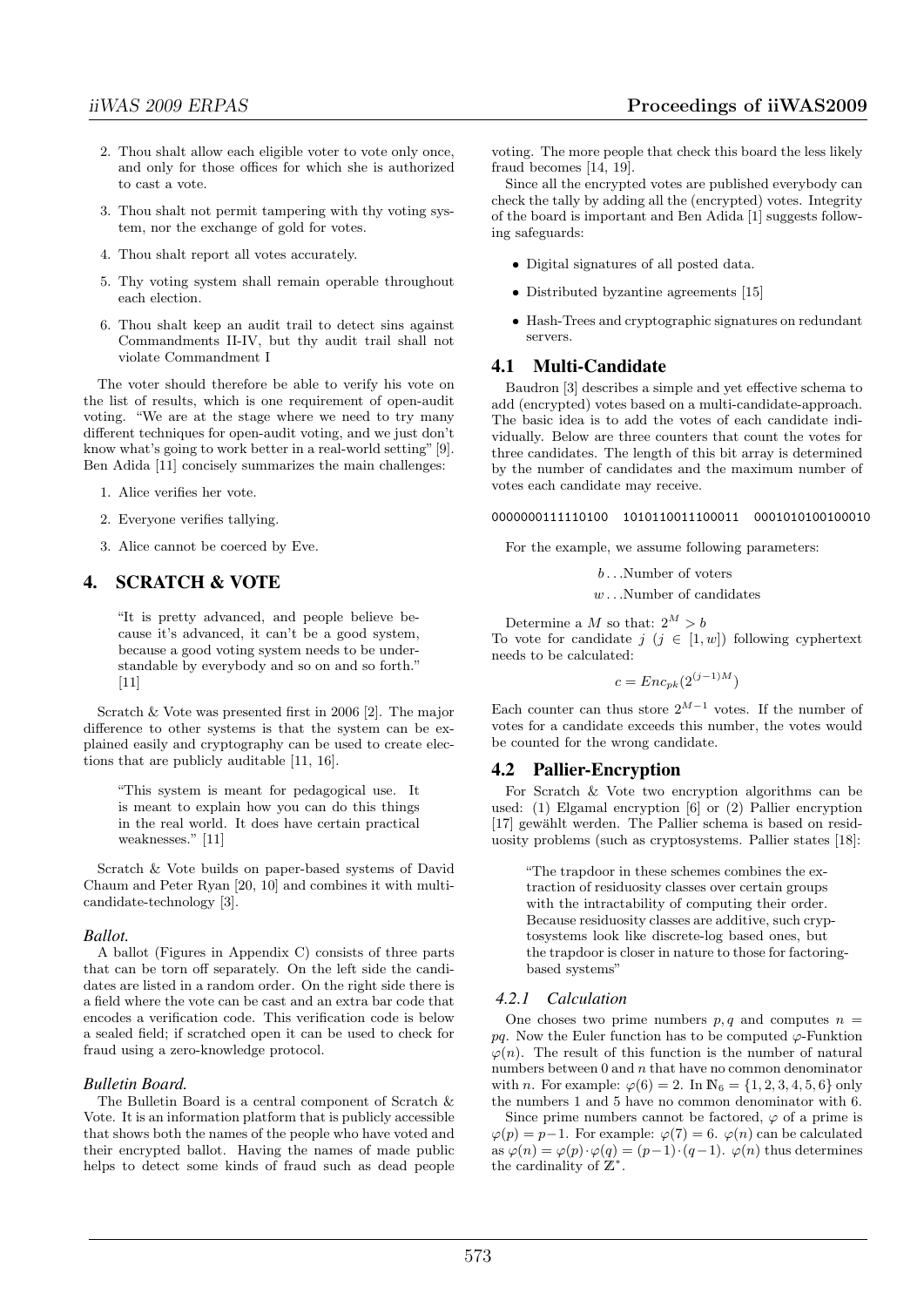Using the Carmichael function one calculates  $\lambda(n)$ . Since n is the product of two primes following is true:  $\lambda(n)$  =  $\lambda(p) \cdot \lambda(q)$ .

 $\lambda(n)$  can be computed as follows:  $\lambda(n) = \lambda(p) \cdot \lambda(q)$  $kgV(\varphi(p-1), \varphi(q-1)) = kgV(p-1, q-1)$ 

#### *4.2.2 Homomorphic Properties*

The entire concept of Scratch & Vote relies on the homomorphic properties of the cryptosystem. Pallier-encryption is homomorphic so that [17]

$$
\forall m1, m2 \in \mathbb{Z}_n \text{ and } k \in \mathbb{N}
$$

$$
D(E(m_1)E(m_2) \pmod{n^2}) = m_1 + m_2 \pmod{n}
$$

$$
D(E(m)^k \pmod{n^2}) = km \pmod{n}
$$

$$
D(E(m_1)g_2^m \pmod{n^2}) = m_1 + m_2 \pmod{n}
$$

$$
D(E(m_1)g_2^m \pmod{n^2}) = m_1m_2 \pmod{n}
$$

$$
D(E(m_2)g_2^m \pmod{n^2}) = m_1m_2 \pmod{n}
$$

The homomorphic properties of the addition are used to add the votes while each ballot remains encrypted.

## 5. CASE STUDY

The research question was: Can people with an advanced technical education understand the Scratch & Vote system easily in regard to the security benefit compared to "normal" voting machines? Students that participated had some knowledge in IT security and had recently worked on software projects that included the implementation of access control [7] and had worked on Web application security [13]. Judging from interviews conducted with students, there is obviously a lot of distrust toward e-voting systems.

While the authors see both weaknesses and strengths of evoting, we are convinced that end-to-end verifiable e-voting is superior to voting machines used today. Paper-based ballots do not need to be replaces by e-voting; if they are, however, we strongly feel that an end-to-end verifiable protocol not necessarily Scratch & Vote—should be used.

We used the system in two settings to observe how easy such a system is to use. In the first setting students with a lot of IT security background were given a 20-minute explanation of Scratch & Vote as described in the previous sections of this paper; they could then vote with the software depicted in the figures in Appendix C.

The second setting involved a class with 20 students who had some basic IT security knowledge. Again, they were given the same explanation and asked whether they trusted the voting process.

The main finding of this first limited assessment is that students are very critical about e-voting and the second group remained so after the first explanation. Only when they understood the complex concepts fully, they think that end-to-end auditable protocols are a good way of improving e-voting.

It seems that students are more skeptical about e-voting than the general population [4]; however, once they understood end-to-end verifiable protocols they also trusted the software implementation we provided; to be more specific: They understood that there is no need to trust any application since all results can be independently verified. The example calculation provided in the appendix proved to be

an invaluable tool to explain the "magic" of homomorphic cryptosystems. Obviously, the big challenge for the adaption of such systems for general elections is to educate the public about the differences between non-verifiable systems and end-to-end verifiable solutions.

The major weakness of end-to-end verifiable e-voting for general elections is that elections require voters to trust the system. People usually trust elections only if they can understand the process. This is the beauty of paper-based election systems; an easy-to-understand 5-minute explanation suffices. This is also why people mistrust proprietary solutions such as voting machines by Premier Elections Systems (formerly Diebold). The goal of this study was to show that a lot of education is required to understand the difference between non- (or partially-) auditable systems and end-to-end verifiable e-voting.

#### 6. REFERENCES

- [1] B. Adida. Advances in cryptographic voting systems. PhD thesis, Massachusetts Institute of Technology, Cambridge, MA, USA, 2006. Adviser-Rivest,, Ronald L.
- [2] B. Adida and R. L. Rivest. Scratch & vote: self-contained paper-based cryptographic voting. In WPES '06: Proceedings of the 5th ACM workshop on Privacy in electronic society, pages 29–40, New York, NY, USA, 2006. ACM.
- [3] O. Baudron, P.-A. Fouque, D. Pointcheval, J. Stern, and G. Poupard. Practical multi-candidate election system. In PODC '01: Proceedings of the twentieth annual ACM symposium on Principles of distributed computing, pages 274–283, New York, NY, USA, 2001. ACM.
- [4] T. Buchsbaum. E-voting: International developments and lessons learnt. In Proceedings of Electronic voting in Europe - technology, law, politics and society, workshop of the ESF TED programme together with GI and OCG, pages  $31-42$ ,  $2004$ . http://www.e-voting. cc/static/evoting/files/buchsbaum\_p31-42.pdf.
- [5] S. Clift. E-democracy, e-governance and public net-work. In B. Lutterbeck and R. A. Gehring, editors, Open Source Jahrbuch 2004 – Zwischen Softwareentwicklung und Gesellschaftsmodell. Lehmanns Media, Berlin, 2004.
- [6] T. Elgamal. A public key cryptosystem and a signature scheme based on discrete logarithms. Information Theory, IEEE Transactions on, 31(4):469–472, Jul 1985.
- [7] W. Essmayr, S. Probst, and E. Weippl. Role-based access controls: Status, dissemination, and prospects for generic security mechanisms. International Journal of Electronic Commerce Research, 4(1):127–156, 2004.
- [8] European Commission. The role of e-government in europe's future. IWAYS, 26(4):168–170, 2003.
- [9] C. Farivar. Clean elections. Commun. ACM, 51(10):16–18, 2008.
- [10] K. Fisher, R. Carback, and A. Sherman. Punchscan: Introduction and system definition of a high-integrity election system. In Proceedings of the IAVoSS Workshop On Trustworthy Elections (WOTE'06), Cambridge, UK, 2006.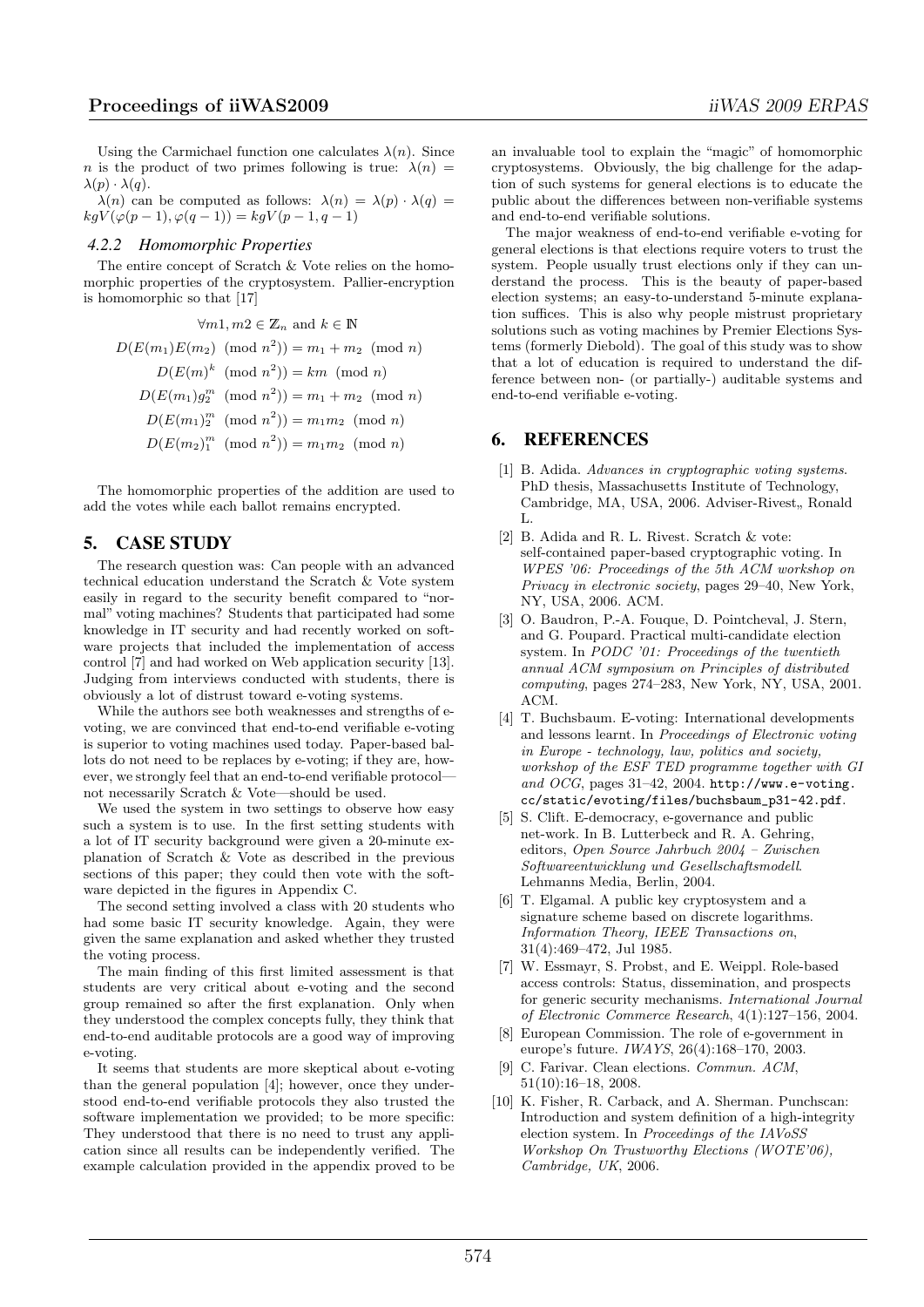- [11] The Florida Senate. Statutes & Constitution, 2008. http://www.flsenate.gov/statutes/.
- [12] heise.com. Wähler-Selbstkontrolle, May 2007. http://www.heise.de/ct/ Wenig-Vertrauen-in-Wahlmaschinen--/artikel/ 126221.
- [13] K.-I. Ismail, E. Weippl, W. Winiwarter, and S. Wieland. Web engineering for intranets: Rethinking software engineering. In K.-I. Ismail and S. B. W. Schwinger, editors, Proceedings of Proceedings of the 4th International Conference on Information Integration and Web-based Applications & Services  $(IIWAS)$ , pages 255–260, Indonesia, Sept. 2002. SCS European Publishing House.
- [14] C. Karlof, N. Sastry, and D. Wagner. Cryptographic voting protocols: A systems perspective. In USENIX Security Symposium, pages 33–50, 2005.
- [15] Y. Lindell, A. Lysyanskaya, and T. Rabin. On the composition of authenticated byzantine agreement. J. ACM, 53(6):881–917, 2006.
- [16] MIT Computer Science and Artificial Intelligence Laboratory. Ben Adida, Ronald Rivest, Scratch & Vote, 2006. http://people.csail.mit.edu/rivest/ AdidaRivest-ScratchAndVote-slides.pdf.
- [17] P. Paillier. Public-key cryptosystems based on composite degree residuosity classes. In EUROCRYPT, pages 223–238, 1999.
- [18] P. Pallier. Composite-Residuosity Based Cryptography: An Overview. CryptoBytes, 5(1):20–26, 2002.
- [19] R. L. Rivest and W. D. Smith. Three voting protocols: Threeballot, vav, and twin. In EVT'07: Proceedings of the USENIX Workshop on Accurate Electronic Voting Technology, pages 16–16, Berkeley, CA, USA, 2007. USENIX Association.
- [20] P. Ryan, S. Schneider, P. Ryan, and S. Schneider. Prêt `a voter with re-encryption mixes. In ESORICS. In European Symposium on Research in Computer Security, number 4189 in Lecture Notes in Computer Science, 2006.
- $[21]$  P. Schubert. Einführung in die E-Business-Begriffswelt. Hanser Fachbuch, 2000.
- [22] P. Schubert and U. Häusler. E-government meets e-business: A portal site for startup companies in switzerland. Hawaii International Conference on System Sciences, 5:5005, 2001.

$$
p = 13
$$
  
\n
$$
q = 17
$$
  
\n
$$
n = 13 \cdot 17 = 221
$$
  
\n
$$
n^{2} = 221 \cdot 221 = 48841
$$
  
\n
$$
\lambda(221) = lcm(\lambda(13), \lambda(17)) = lcm((13 - 1), (17 - 1))
$$
  
\n
$$
= lcm(12, 16) = 48
$$
  
\n
$$
r = 3161 \in \mathbb{Z}_{48841}^{*}
$$
  
\n
$$
g = 26171 \in \mathbb{Z}_{48841}^{*}
$$
  
\n
$$
m = 133 \in \mathbb{Z}_{221} \text{ (=Message)}
$$
  
\n
$$
c = g^{m} \cdot r^{n} = 26171133 \cdot 3161221 = 7760
$$
  
\n(=Ciphertext)  
\n
$$
e = \frac{L(c^{\lambda} \pmod{n^{2})}}{L(g^{\lambda} \pmod{n^{2})}} \pmod{n}
$$
  
\n
$$
e = \frac{L(7760^{48} \pmod{48841})}{L(26171^{48} \pmod{48841})} \pmod{n}
$$
  
\n
$$
\equiv 133 \pmod{48841}
$$

# B. EXAMPLE OF THRESHOLD SCHEME WITH PALLIER

$$
p' = 3
$$
  
\n
$$
q' = 5
$$
  
\n
$$
p = (3 \cdot 2) + 1 = 7
$$
  
\n
$$
q = (5 \cdot 2) + 1 = 11
$$
  
\n
$$
n = p \cdot q = 7 \cdot 11 = 77
$$
  
\n
$$
n^{2} = 77^{2} = 5929
$$
  
\n
$$
m = p' \cdot q' = 7 \cdot 3 = 15
$$
  
\n
$$
\varphi = (p - 1) \cdot (q - 1) = (7 - 1) \cdot (11 - 1) = 60
$$

$$
gcd(n, \varphi) = 1
$$
  
\ndefine  $\beta, a, b \in \mathbb{Z}_n^*$   
\n
$$
gcd(n, \beta) = 1
$$
  
\n
$$
gcd(n, b) = 1
$$
  
\n
$$
gcd(n, b) = 1
$$
  
\n
$$
g = (1 + n)^a \cdot b^n = 155
$$
  
\n
$$
a_0 = SK = \beta m = 60
$$
  
\n
$$
a_1 = 3
$$
  
\n
$$
a_2 = 5
$$

#### APPENDIX

## A. EXAMPLE OF PALLIER ENCRYPTION